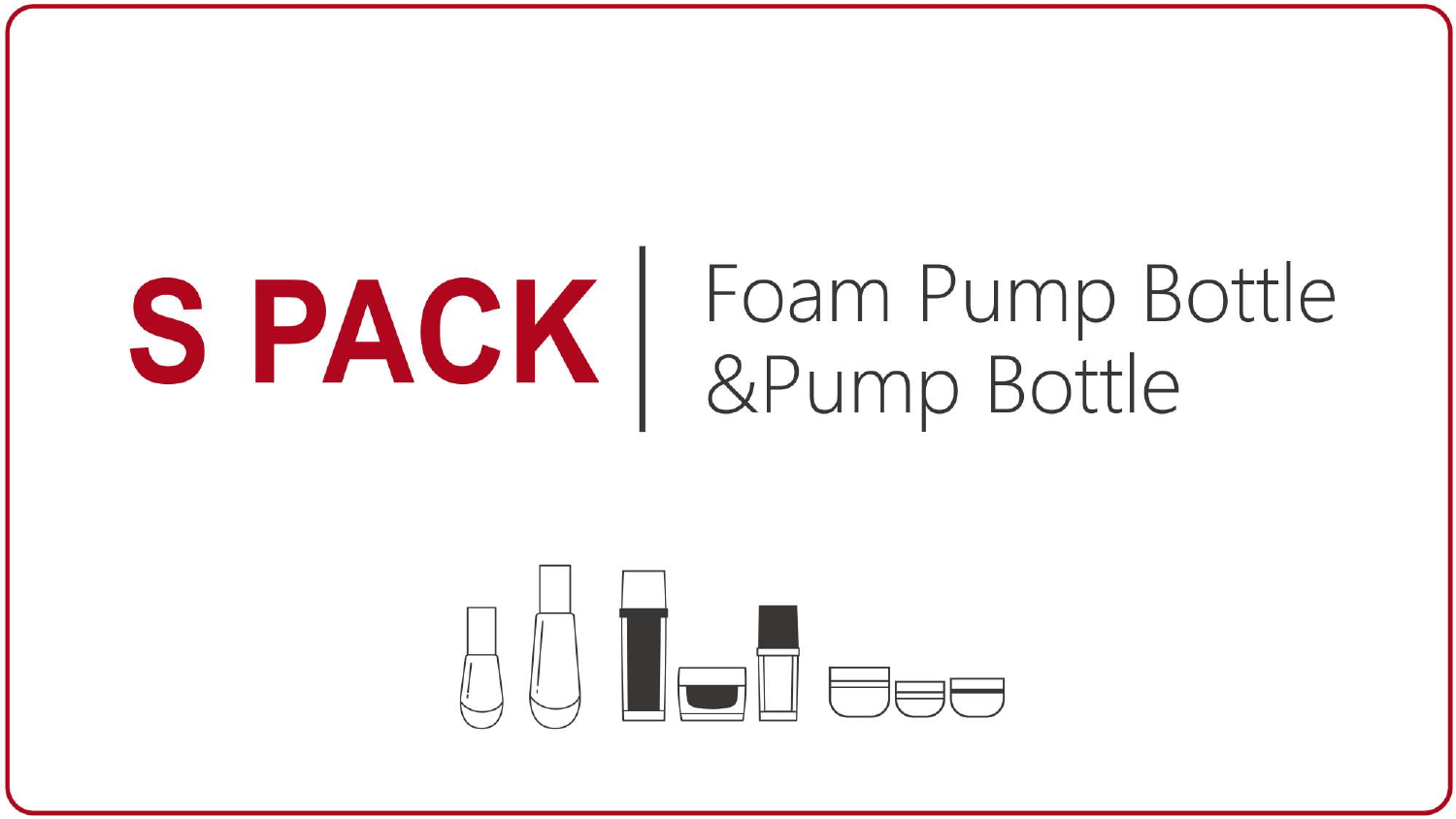# **SPAČK** PE Foam Pump Bottle



| Product            |              |               |                                                       |               |
|--------------------|--------------|---------------|-------------------------------------------------------|---------------|
| Item No.           | BH30L        | <b>BH150L</b> | <b>BH500L</b><br><b>BH200L</b><br><b>BH120L</b>       | <b>BH350Z</b> |
| Dosage             | $30ml \star$ | 150ml $\star$ | 500ml $\star$<br>200ml $\bigstar$<br>120ml $\bigstar$ | 350ml         |
| <b>Neck Finish</b> | 30/410       | 43/410        | 43/410                                                | 51/410        |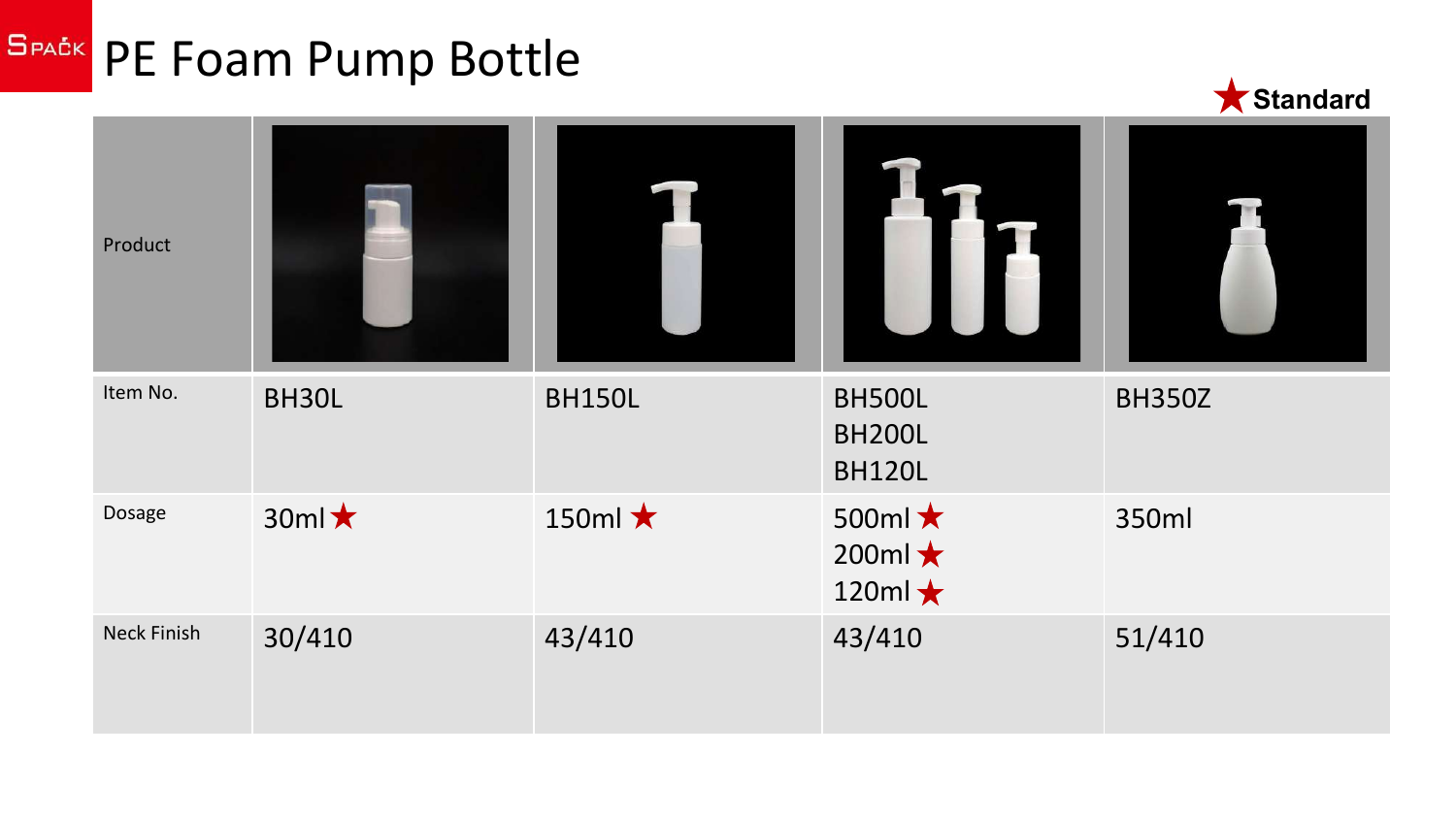# **SPAČK** PE Foam Pump Bottle



| Product            |                                |                                   |               |               |
|--------------------|--------------------------------|-----------------------------------|---------------|---------------|
| Item No.           | <b>BH500T</b><br><b>BH300T</b> | <b>BH400R</b><br><b>BH200R</b>    | <b>BH300R</b> | 501           |
| Dosage             | 500ml<br>300ml                 | 400ml $\star$<br>200ml $\bigstar$ | 300ml $\star$ | 160ml $\star$ |
| <b>Neck Finish</b> | 43/410                         | 40/410                            | 43/410        |               |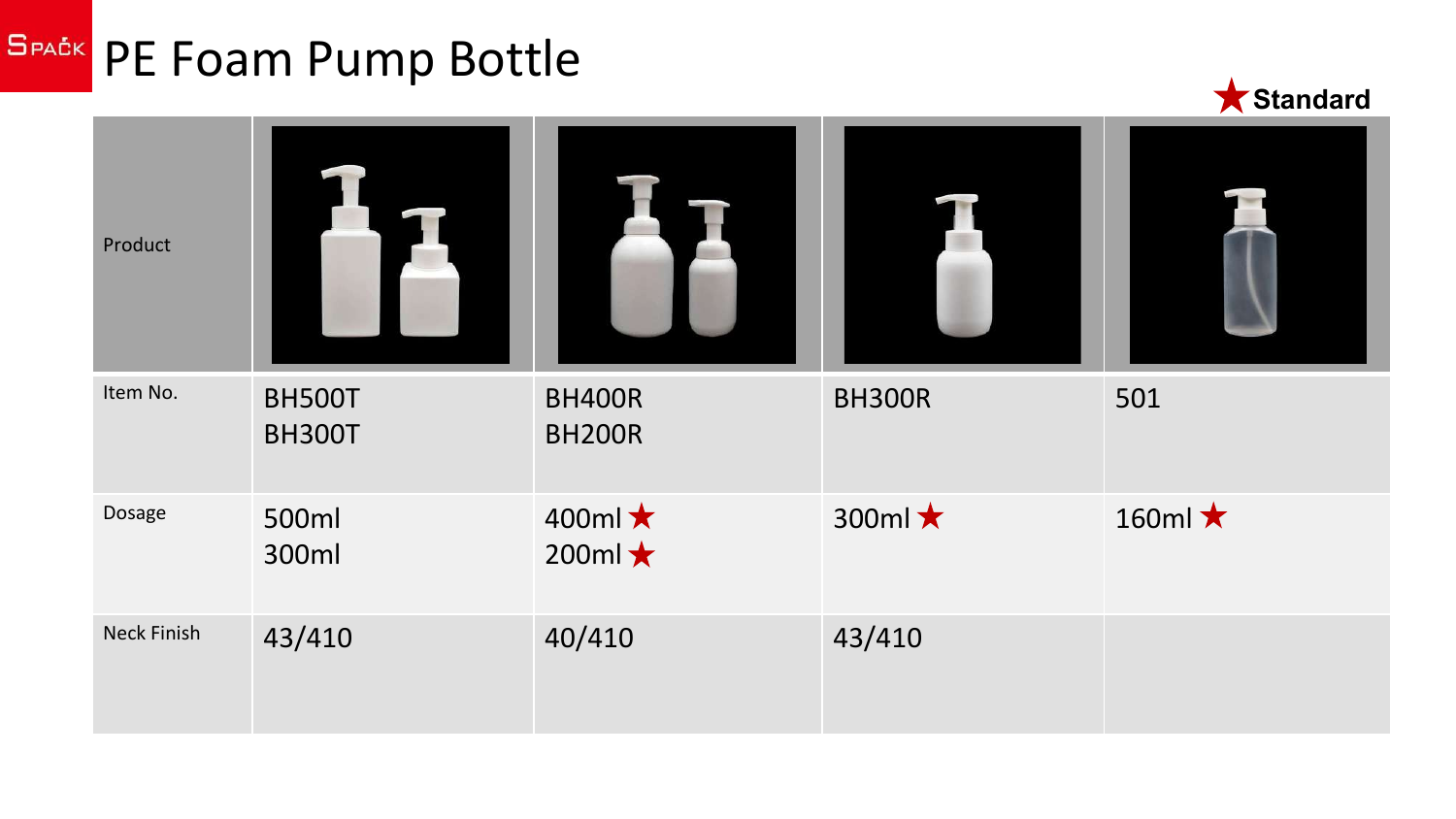# **SPAČK** PET Foam Pump Bottle



| Product            |               |                                |               |               |
|--------------------|---------------|--------------------------------|---------------|---------------|
| Item No.           | <b>BT150M</b> | <b>BT300N</b><br><b>BT200N</b> | <b>BT300T</b> | <b>BT500Z</b> |
| Dosage             | 150ml         | 300ml<br>200ml                 | 300ml         | 500ml         |
| <b>Neck Finish</b> | 43/410        | 43/410                         | 43/410        | 58/410        |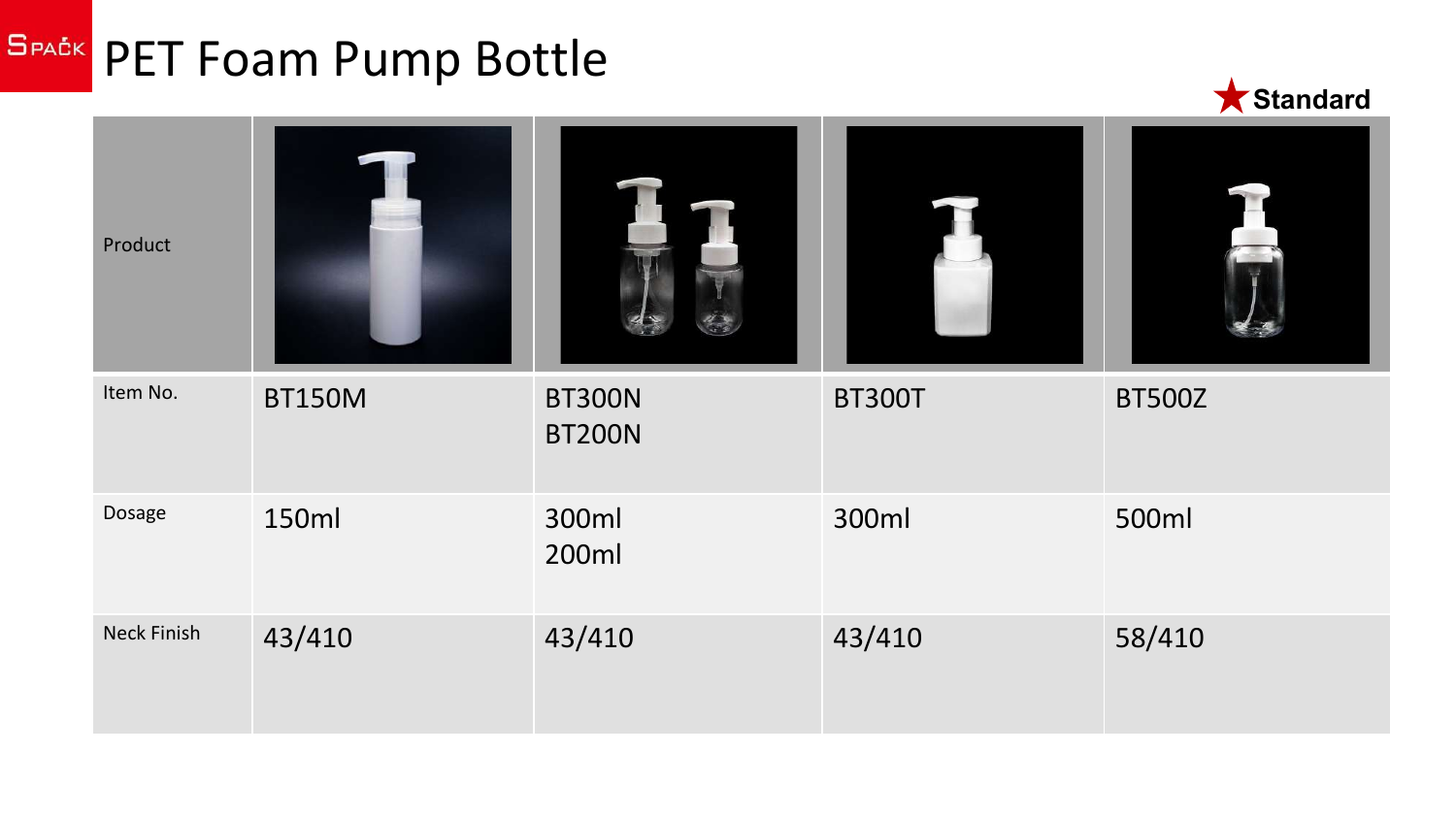# **SPAČK** PETG Foam Pump Bottle



| Product            |                                 |                                                    |               |  |
|--------------------|---------------------------------|----------------------------------------------------|---------------|--|
| Item No.           | <b>BG75L</b><br>BG50L           | <b>BG180L</b><br><b>BG150L</b><br><b>BG100L</b>    | <b>BG120L</b> |  |
| Dosage             | 75ml $\star$<br>50ml $\bigstar$ | 180ml $\star$<br>150ml $\star$<br>100ml $\bigstar$ | 120ml         |  |
| <b>Neck Finish</b> | 30/410                          | 43/410                                             | 43/410        |  |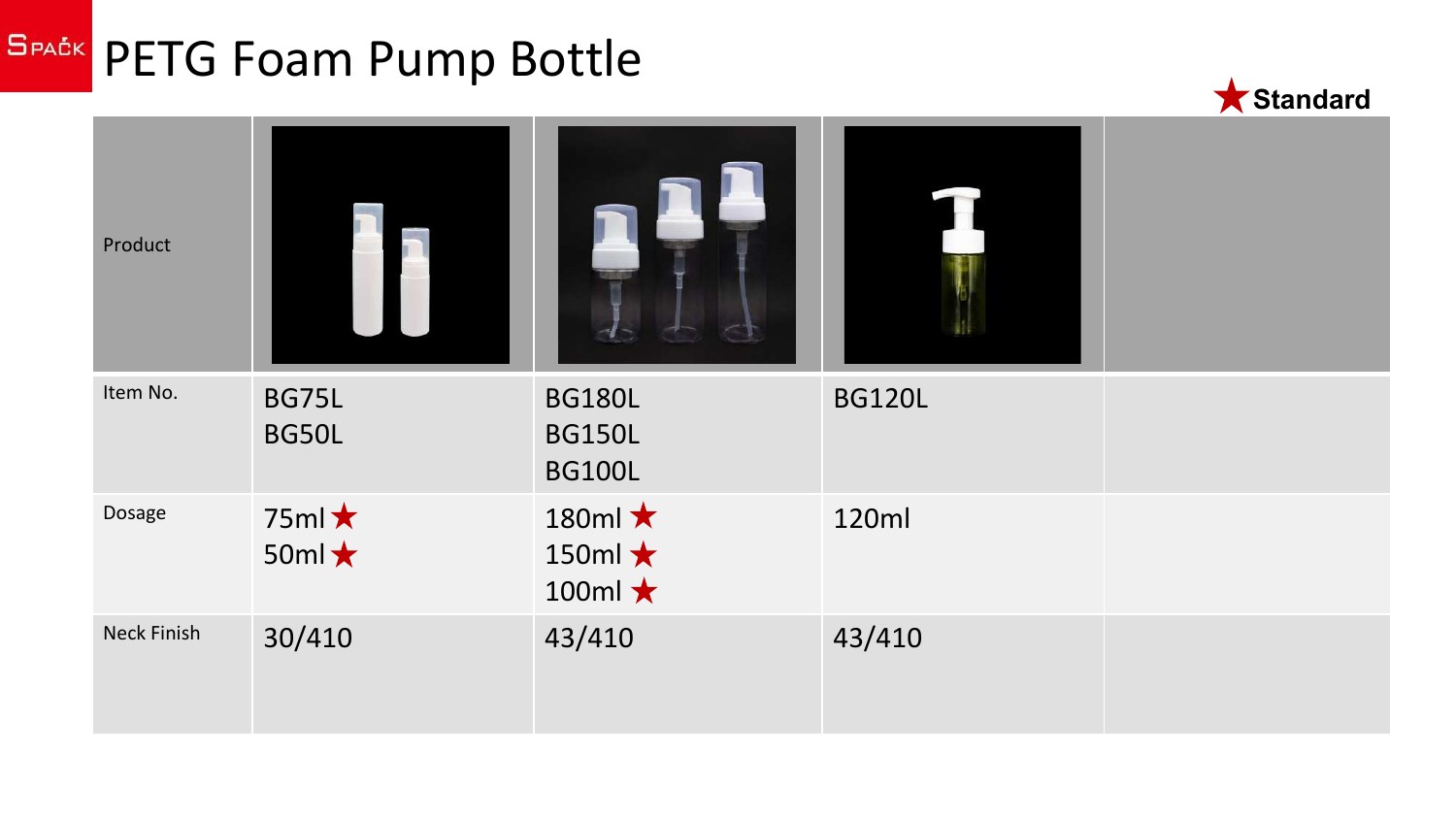**Standard**

| Product            |                                         |                            |        |        |
|--------------------|-----------------------------------------|----------------------------|--------|--------|
| Item No.           | <b>BH200Q</b><br><b>BH100Q</b><br>BH50Q | BH35Q<br>BH <sub>20Q</sub> | BH75Q  | BH30M  |
| Dosage             | 200ml<br>100ml<br>50ml                  | 35ml<br>20ml               | 75ml   | 30ml   |
| <b>Neck Finish</b> | 24/410<br>24/410<br>18/415              | 18/415<br>18/415           | 18/415 | 20/410 |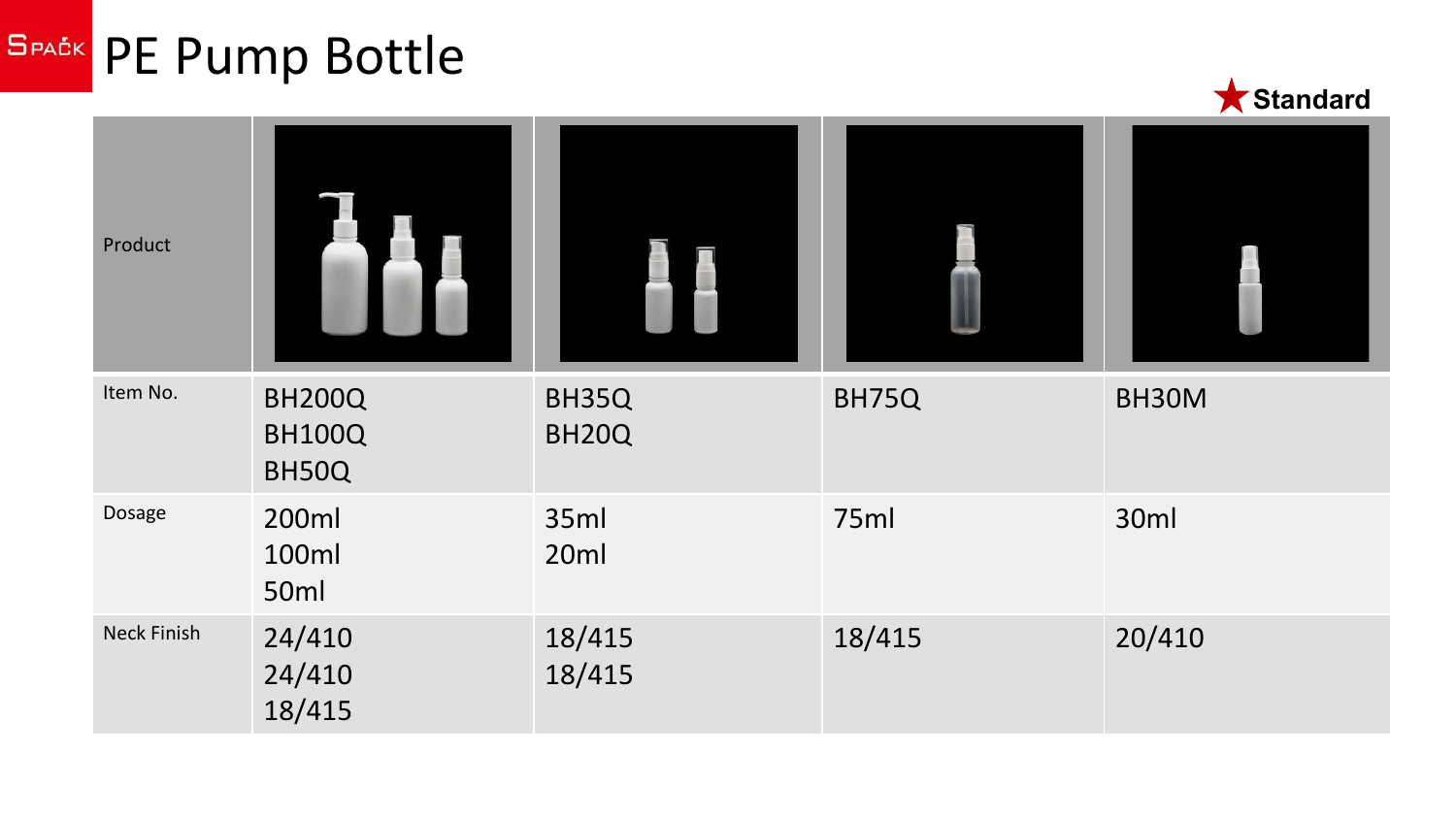

| Product            |                                                 |                                                 |                              |              |
|--------------------|-------------------------------------------------|-------------------------------------------------|------------------------------|--------------|
| Item No.           | <b>BH500A</b><br><b>BH250A</b><br><b>BH200A</b> | <b>BH150A</b><br><b>BH120A</b><br><b>BH100A</b> | BH60A<br>BH50A<br>BH30A      | <b>BH60C</b> |
| Dosage             | 500ml $\star$<br>250ml<br>$200ml \star$         | 150ml $\star$<br>120ml<br>100ml $\bigstar$      | 60ml $\star$<br>50ml<br>30ml | 60ml         |
| <b>Neck Finish</b> | 24/410<br>24/410<br>24/410                      | 24/410<br>24/410<br>24/410                      | 24/410<br>18/415<br>18/415   | 18/415       |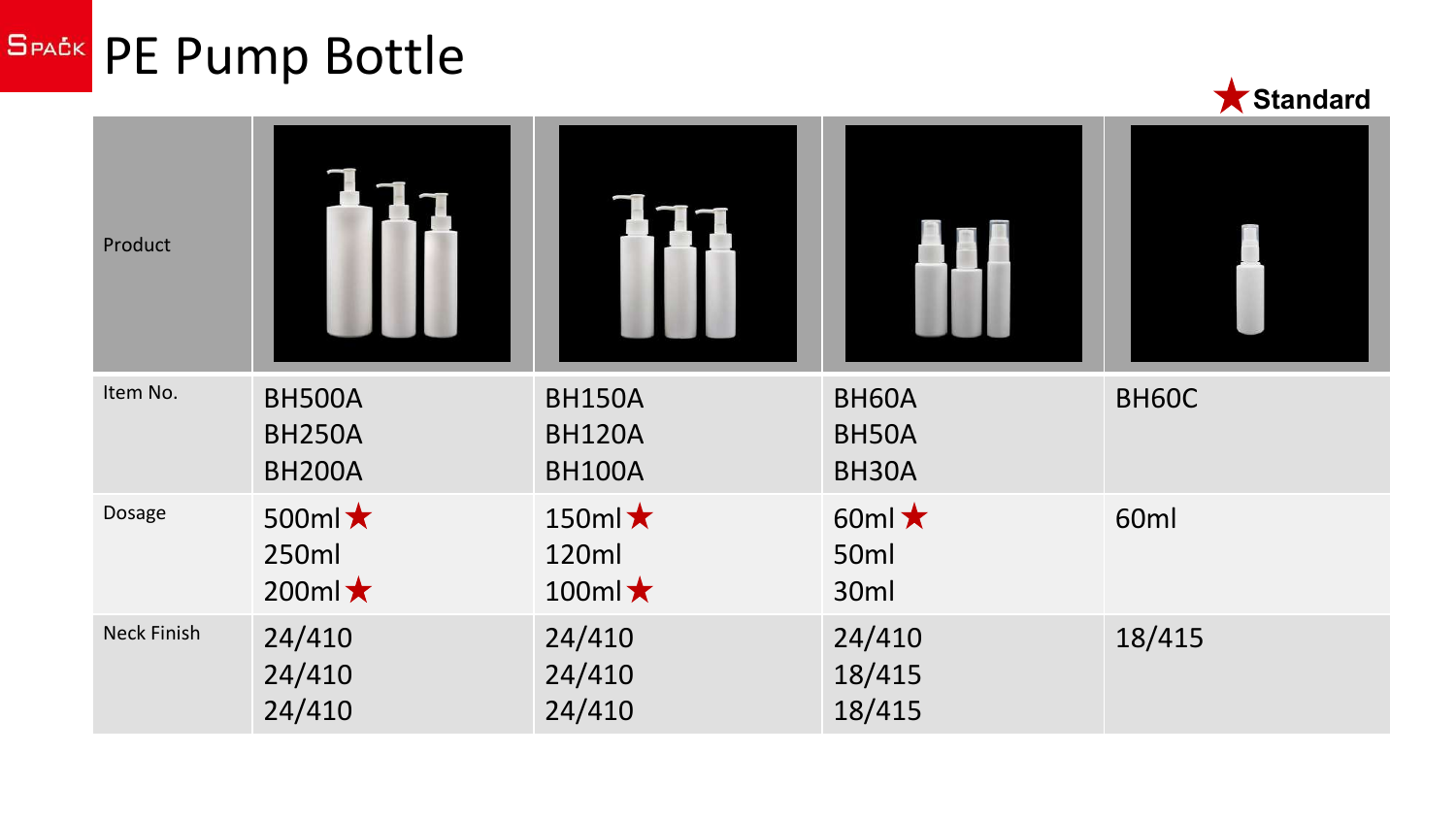**Standard**

| Product            |                        |               |               |               |
|--------------------|------------------------|---------------|---------------|---------------|
| Item No.           | <b>BH100D</b><br>BH50D | <b>BH500D</b> | <b>BH100B</b> | <b>BH500E</b> |
| Dosage             | 100ml<br>50ml          | 500ml         | 100ml         | 500ml         |
| <b>Neck Finish</b> | 24/410<br>18/415       | 24/410        | 24/410        | 24/410        |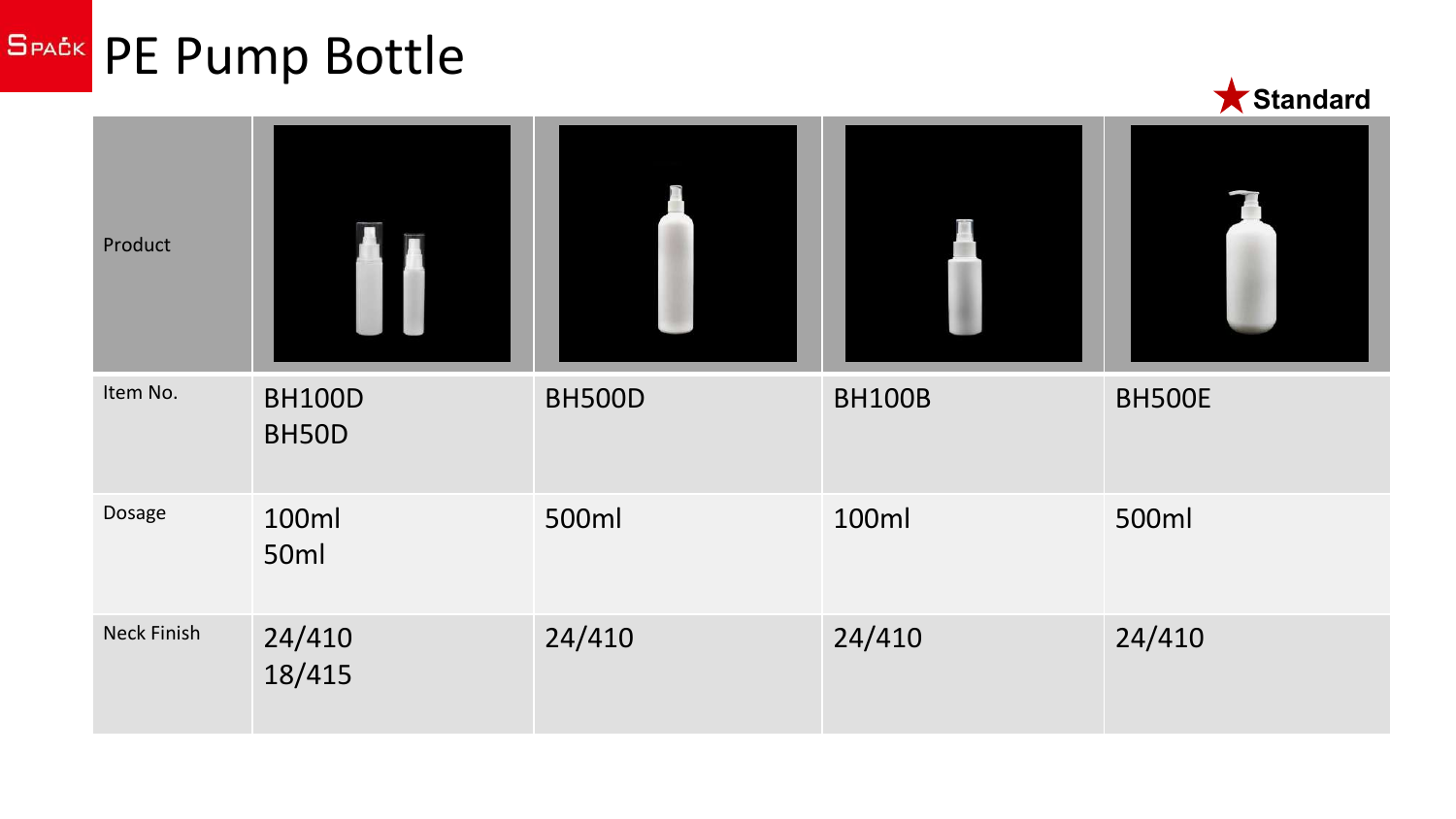

| Product            |               |                                          |                  |                          |
|--------------------|---------------|------------------------------------------|------------------|--------------------------|
| Item No.           | <b>BH250X</b> | <b>BH350B-FA24</b><br><b>BH250B-FA24</b> | <b>BP500B</b>    | BH10C-CB18<br>BH05C-CB18 |
| Dosage             | 250ml         | 350ml<br>250ml                           | 500ml            | 10ml<br>5ml              |
| <b>Neck Finish</b> | 24/410        | 24/410                                   | 28/410<br>24/410 | N/A                      |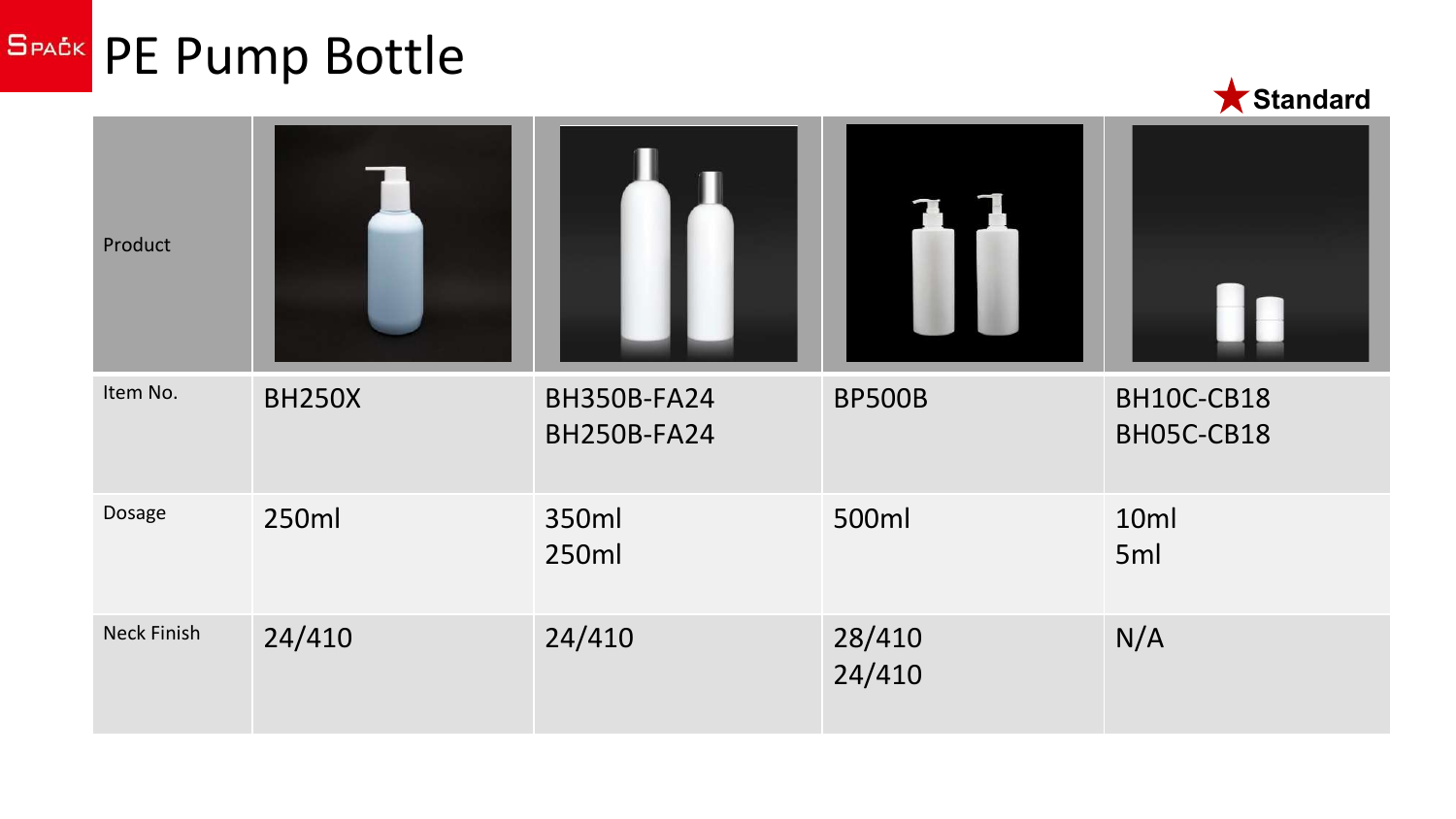

| Product            |               |  |  |
|--------------------|---------------|--|--|
| Item No.           | <b>BH360Q</b> |  |  |
| Dosage             | 360ml         |  |  |
| <b>Neck Finish</b> | 24/415        |  |  |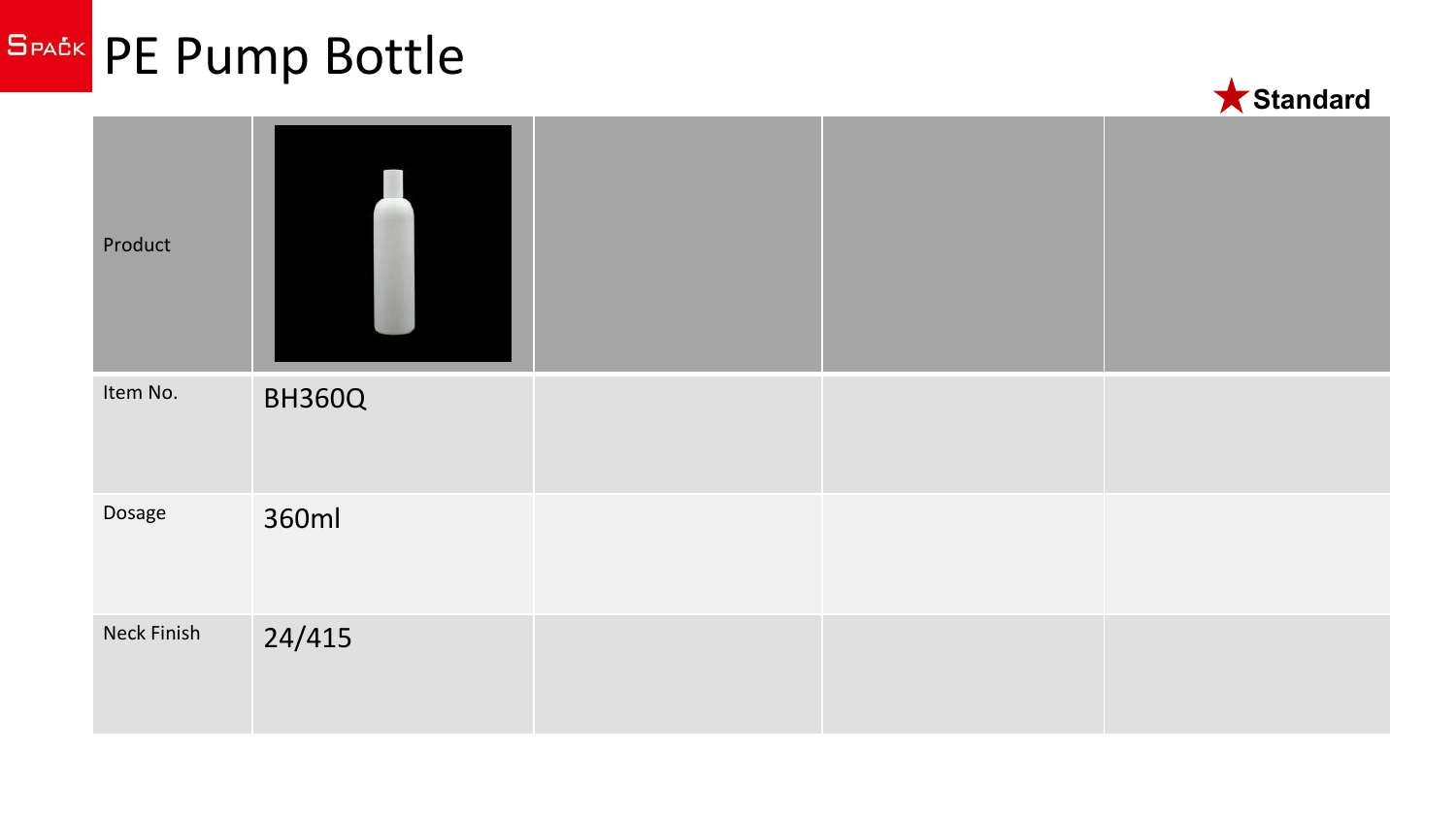

| Product            |                                             |  |  |
|--------------------|---------------------------------------------|--|--|
| Item No.           | <b>BP200B/BP150B</b><br><b>BP100B/BP75B</b> |  |  |
| Dosage             | 200ml / 150ml<br>100ml / 75ml               |  |  |
| <b>Neck Finish</b> | 24/410   24/410<br>24/410   24/410          |  |  |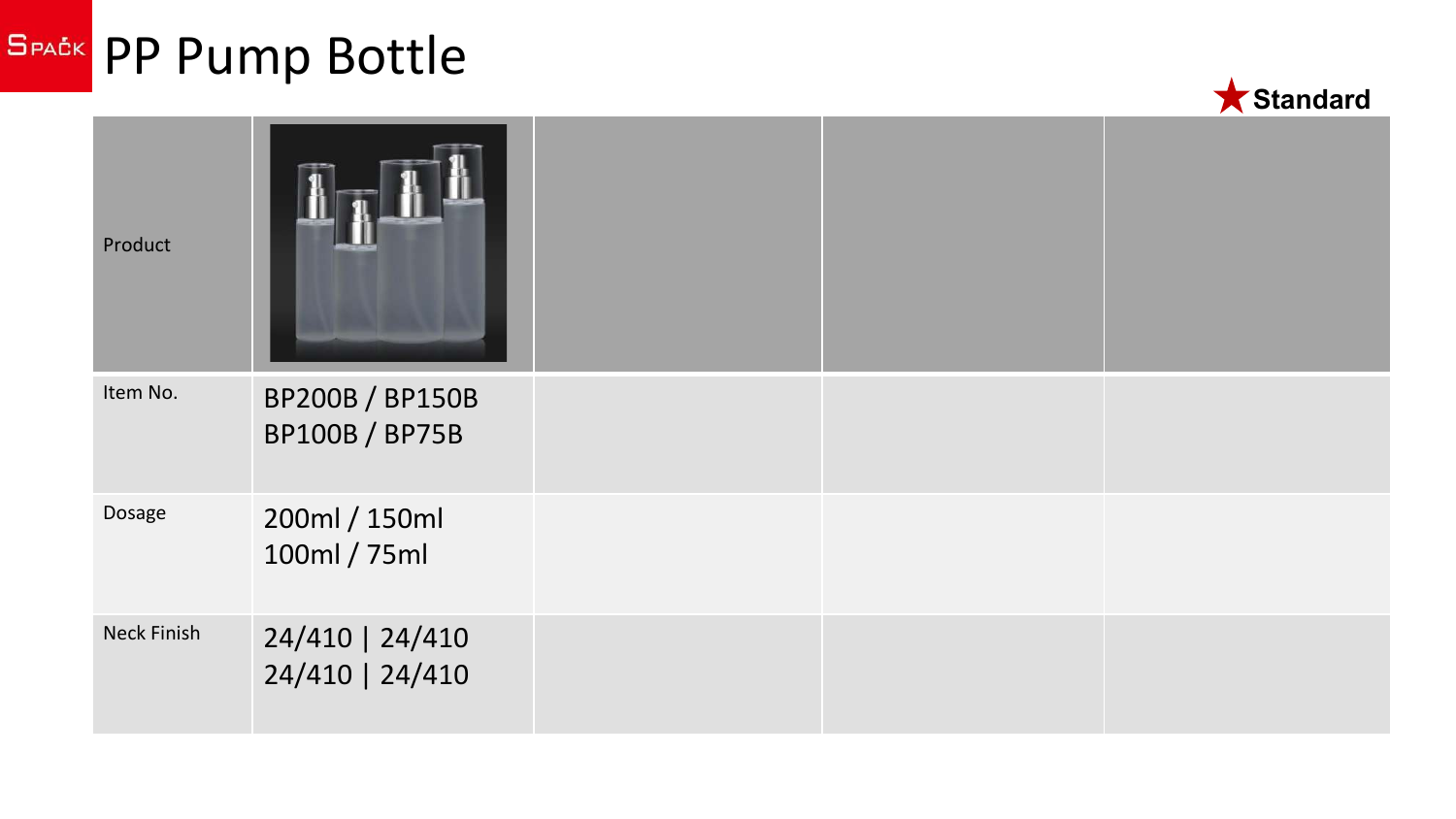

| Product            |                  |               |                                                 |                                               |
|--------------------|------------------|---------------|-------------------------------------------------|-----------------------------------------------|
| Item No.           | <b>BT500G</b>    | <b>BT300G</b> | <b>BT200G</b><br><b>BT150G</b><br><b>BT120G</b> | <b>BT100G</b><br><b>BT60G</b><br><b>BT30G</b> |
| Dosage             | 500ml            | 300ml         | 200ml<br>150ml<br>120ml                         | 100ml<br>60 <sub>ml</sub><br>30ml             |
| <b>Neck Finish</b> | 33/410<br>28/410 | 24/410        | 24/410<br>24/410<br>24/410                      | 24/410<br>24/410<br>18/415                    |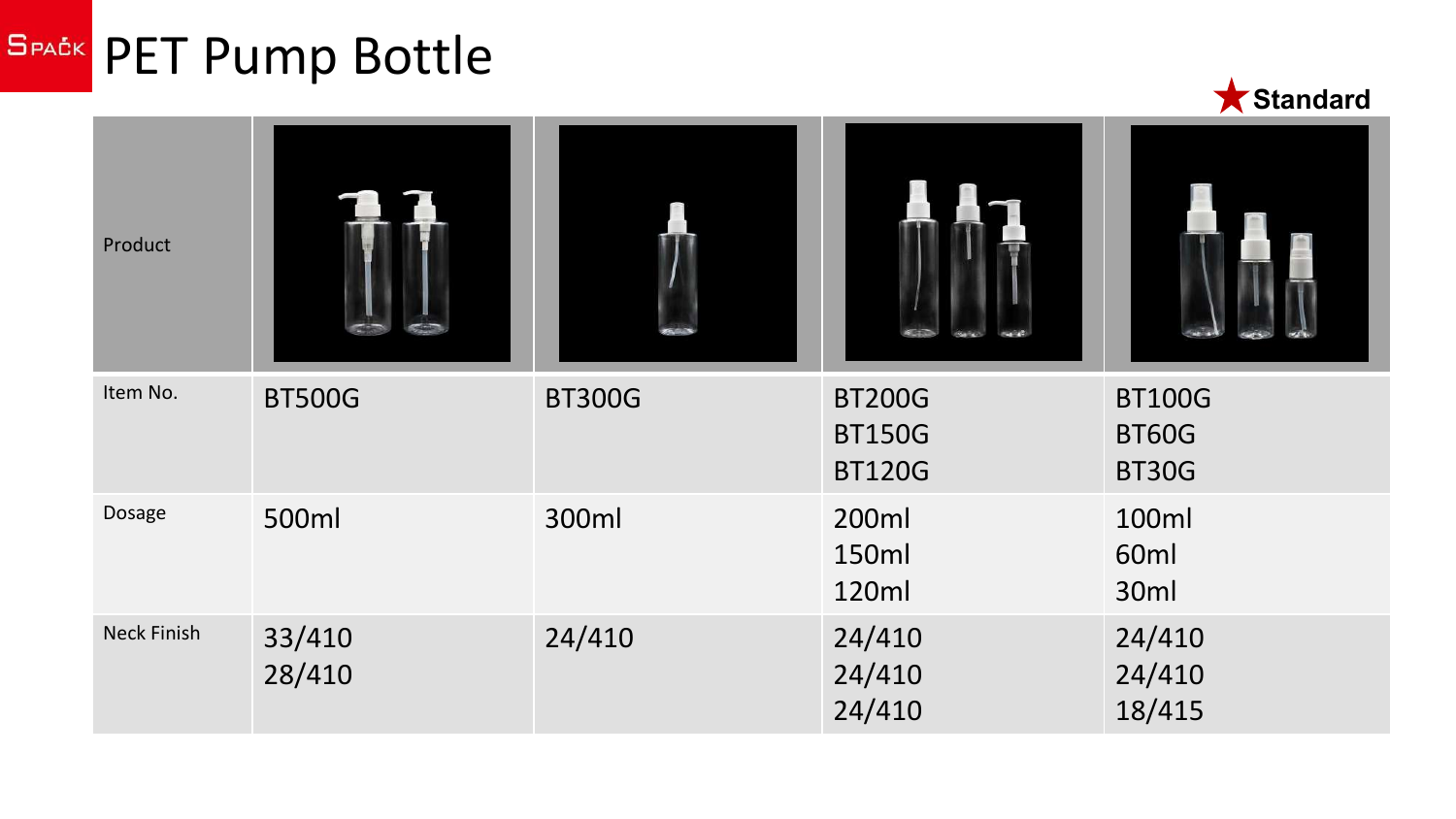

| Product            |                                                          |                                |                                                 |               |
|--------------------|----------------------------------------------------------|--------------------------------|-------------------------------------------------|---------------|
| Item No.           | <b>BT500R / BT150R</b><br><b>BT100R / BT50R</b><br>BT30R | <b>BT500Q</b><br><b>BT350Q</b> | <b>BT400U</b><br><b>BT250U</b><br><b>BT150U</b> | <b>BT500T</b> |
| Dosage             | 500ml / 150ml<br>100ml / 50ml<br>30ml                    | 500ml<br>350ml                 | 400ml<br>250ml<br>150ml                         | 500ml         |
| <b>Neck Finish</b> | 28/410   24/410<br>24/410   18/415<br>18/415             | 28/410<br>24/410               | 24/410<br>24/410<br>24/410                      | 33/410        |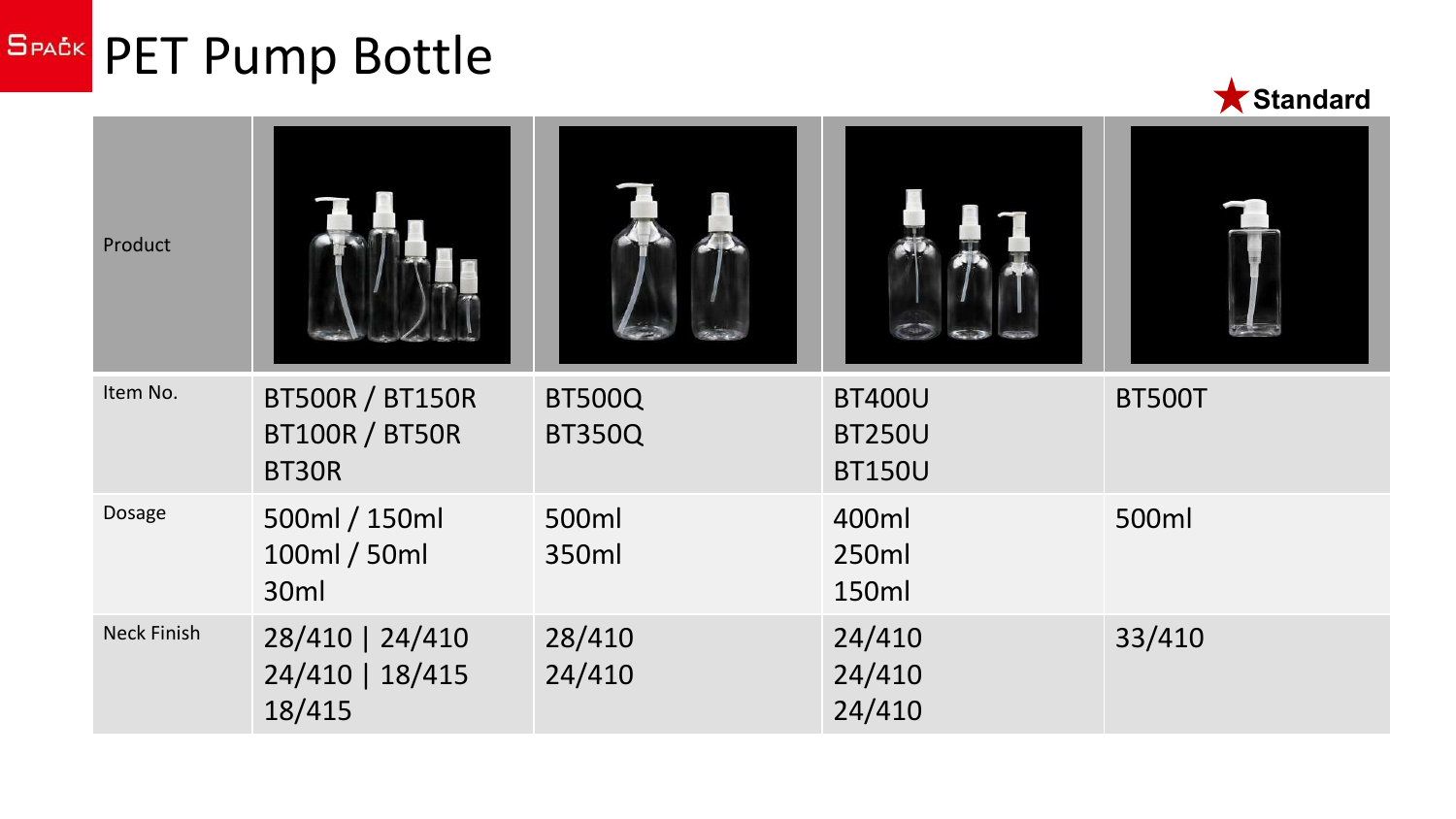

| Product            |                                                  |                                                        |        |                  |
|--------------------|--------------------------------------------------|--------------------------------------------------------|--------|------------------|
| Item No.           | <b>BG200A / BG160A</b><br><b>BG120A / BG100A</b> | <b>BG50A / BG30A</b><br><b>BG15A / BG10A</b>           | BG60A  | BG30K            |
| Dosage             | $200ml \star / 160ml$<br>$120ml \star / 100ml$   | $50ml \star / 30ml \star$<br>$15ml \star / 10ml \star$ | 60ml   | 30 <sub>ml</sub> |
| <b>Neck Finish</b> | 24/410   24/410<br>24/410   24/410               | 18/415   18/415<br>18/415   18/415                     | 24/410 | 18/415           |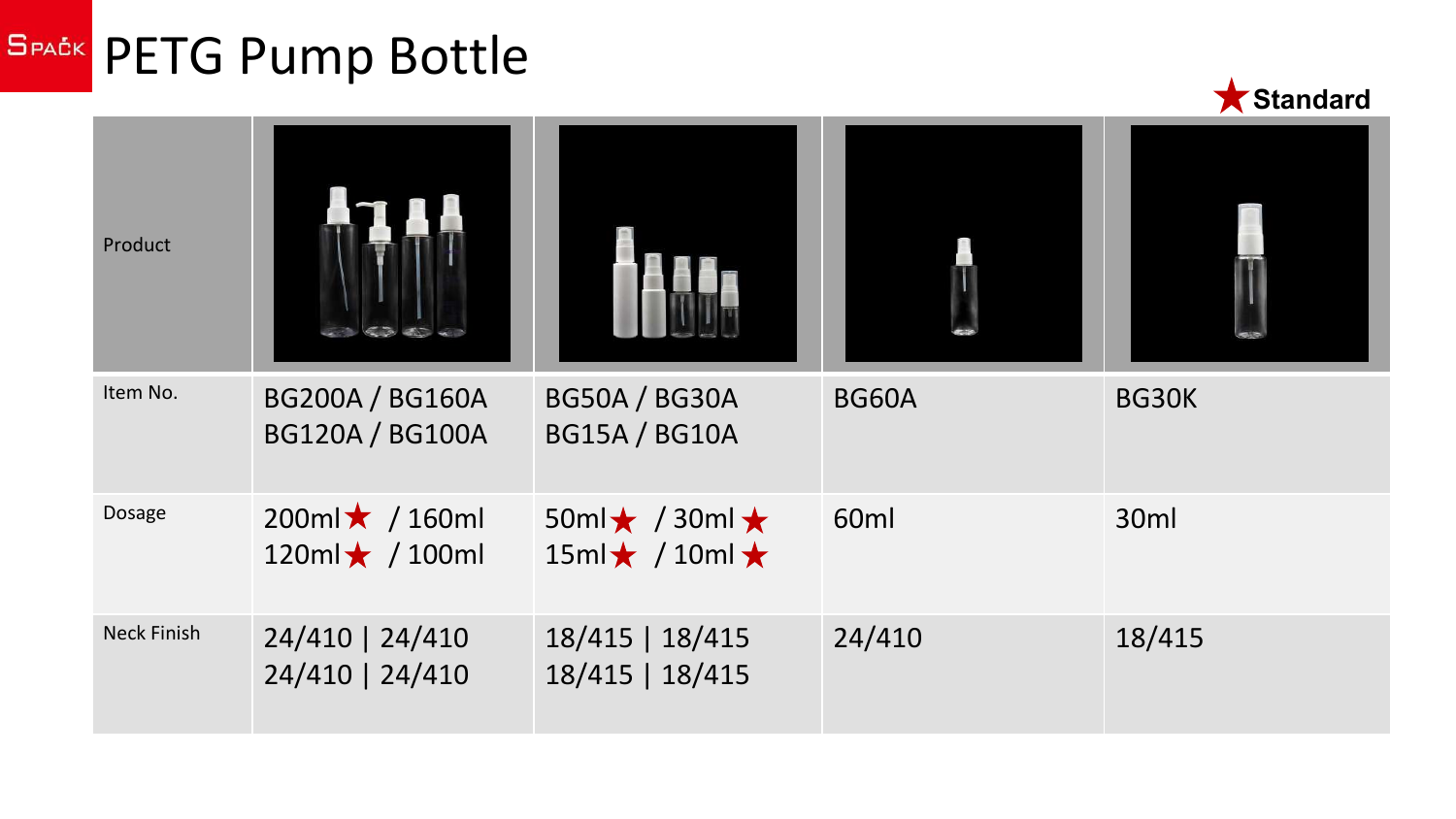

| Product            |                                                 |                                |               |                    |
|--------------------|-------------------------------------------------|--------------------------------|---------------|--------------------|
| Item No.           | <b>BG250E</b><br><b>BG200E</b><br><b>BG150E</b> | BG50E<br>BG30E<br><b>BG15E</b> | <b>BG100E</b> | <b>BG300U</b>      |
| <b>Dosage</b>      | 250ml $\star$<br>200ml<br>150ml                 | 50ml<br>30ml<br>15ml           | $100ml\star$  | 300ml <sup>*</sup> |
| <b>Neck Finish</b> | 24/410<br>24/410<br>24/410                      | 18/415<br>18/415<br>18/415     | 24/410        | 24/410             |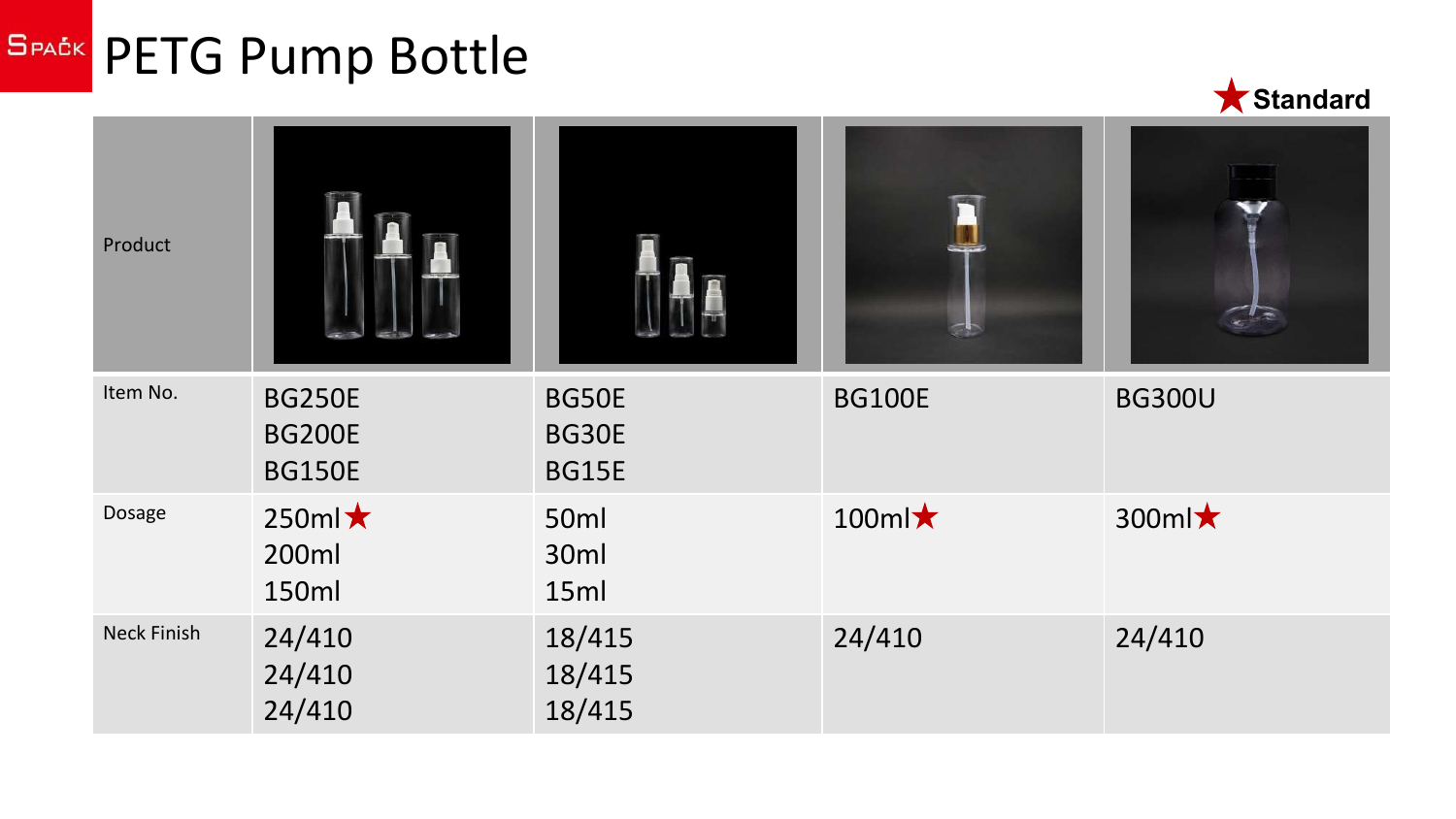

| Product            |               |                                                    |               |               |
|--------------------|---------------|----------------------------------------------------|---------------|---------------|
| Item No.           | <b>BG250F</b> | <b>BG200F</b><br><b>BG150F</b><br><b>BG100F</b>    | <b>BG200R</b> | <b>BG120R</b> |
| Dosage             | 250ml         | $200ml \star$<br>150ml $\bigstar$<br>$100ml \star$ | 200ml         | 120ml         |
| <b>Neck Finish</b> | 24/410        | 24/410<br>24/410<br>24/410                         | 24/410        | 24/410        |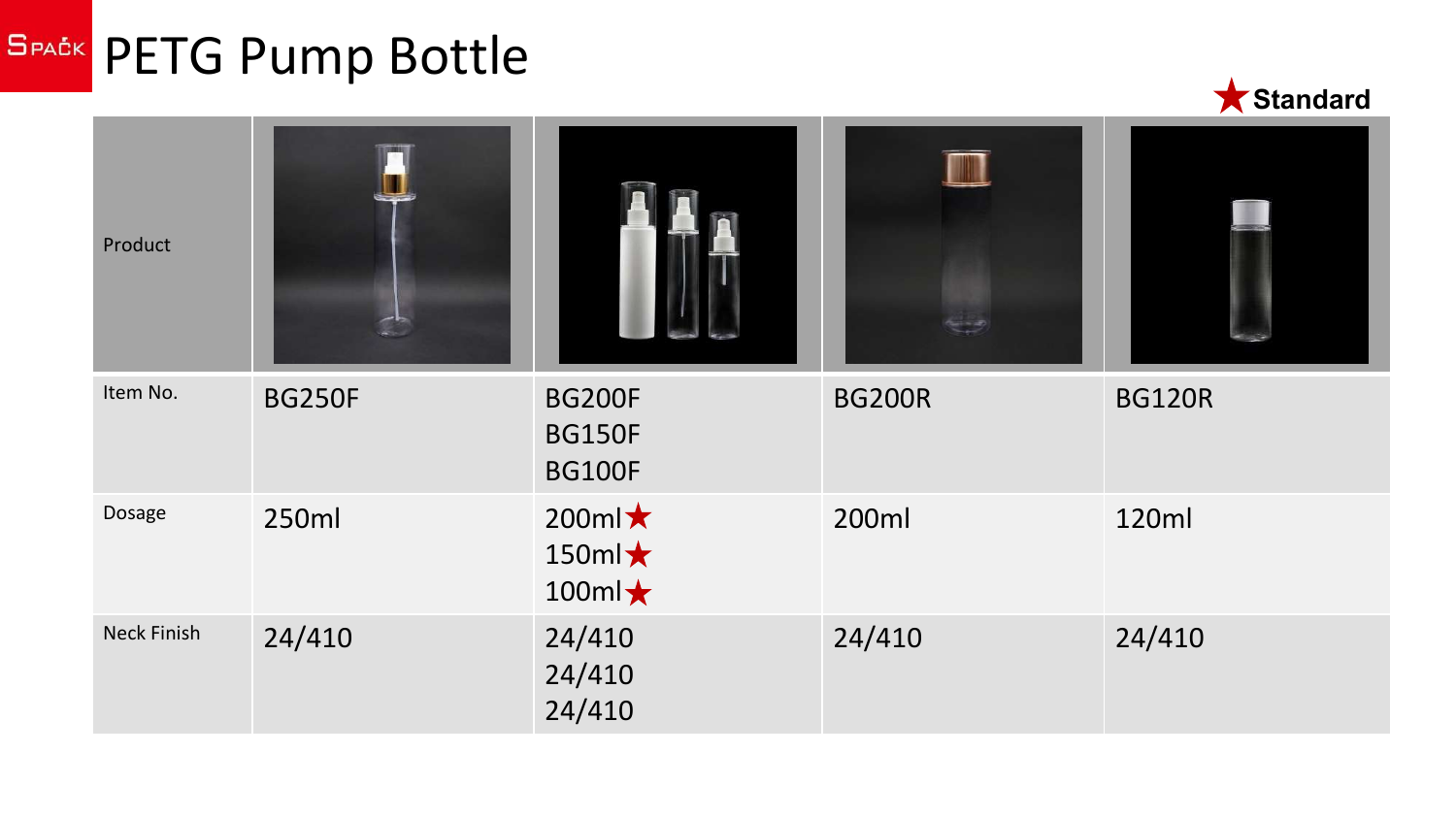

| Product            |               |               |                                                | <b>Contract Contract Contract Contract</b> |
|--------------------|---------------|---------------|------------------------------------------------|--------------------------------------------|
| Item No.           | <b>BG300Q</b> | <b>BG200Q</b> | <b>BG150Q</b><br><b>BG100Q</b><br><b>BG50Q</b> | <b>BG(H)100J</b>                           |
| Dosage             | 300ml         | 200ml         | 150ml<br>100ml<br>50ml                         | 100ml                                      |
| <b>Neck Finish</b> | 24/410        | 24/410        | 24/410<br>24/410<br>24/410                     | 24/410                                     |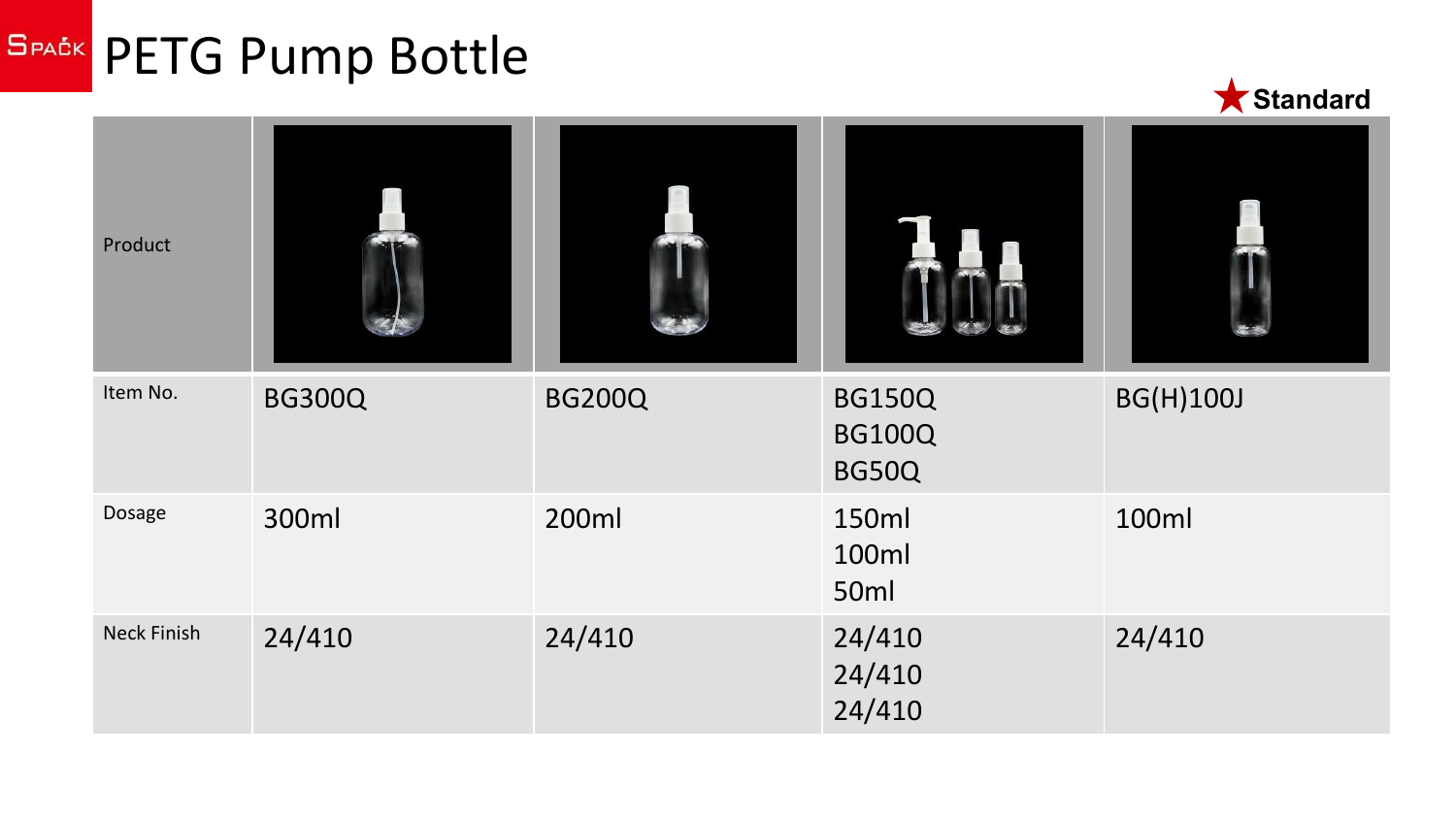**Standard**

| Product            |              |        |               |               |
|--------------------|--------------|--------|---------------|---------------|
| Item No.           | <b>BG75W</b> | BG50W  | <b>BG150M</b> | <b>BG100M</b> |
| Dosage             | 75ml         | 50ml   | 150ml         | 100ml         |
| <b>Neck Finish</b> | 24/410       | 24/410 | 24/410        | 24/410        |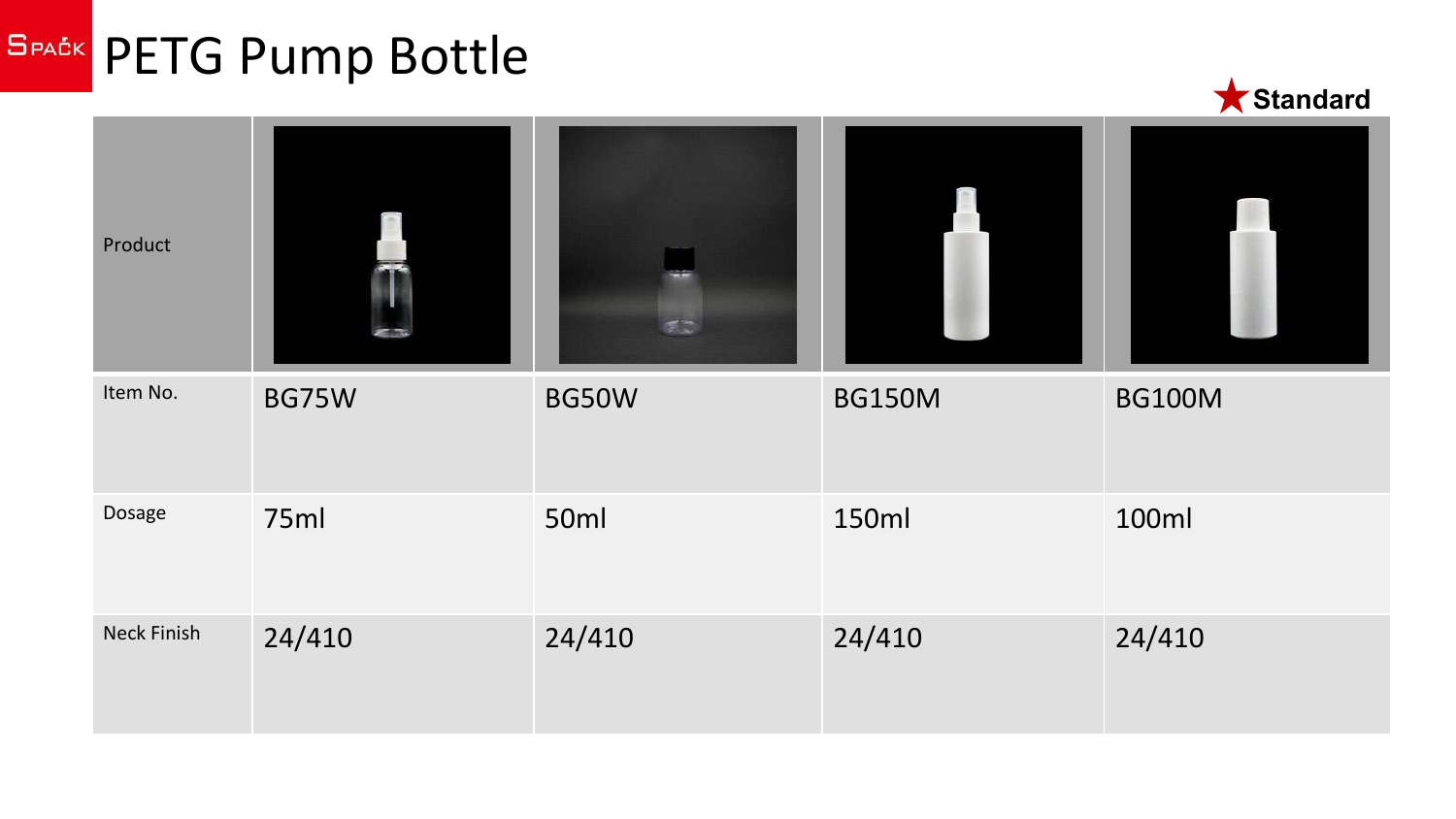

| Product            |               |               |              |  |
|--------------------|---------------|---------------|--------------|--|
| Item No.           | <b>BG200P</b> | <b>BG200S</b> | <b>BG30Z</b> |  |
| Dosage             | 200ml         | 200ml         | 30ml         |  |
| <b>Neck Finish</b> | 24/410        | 24/410        | 24/410       |  |